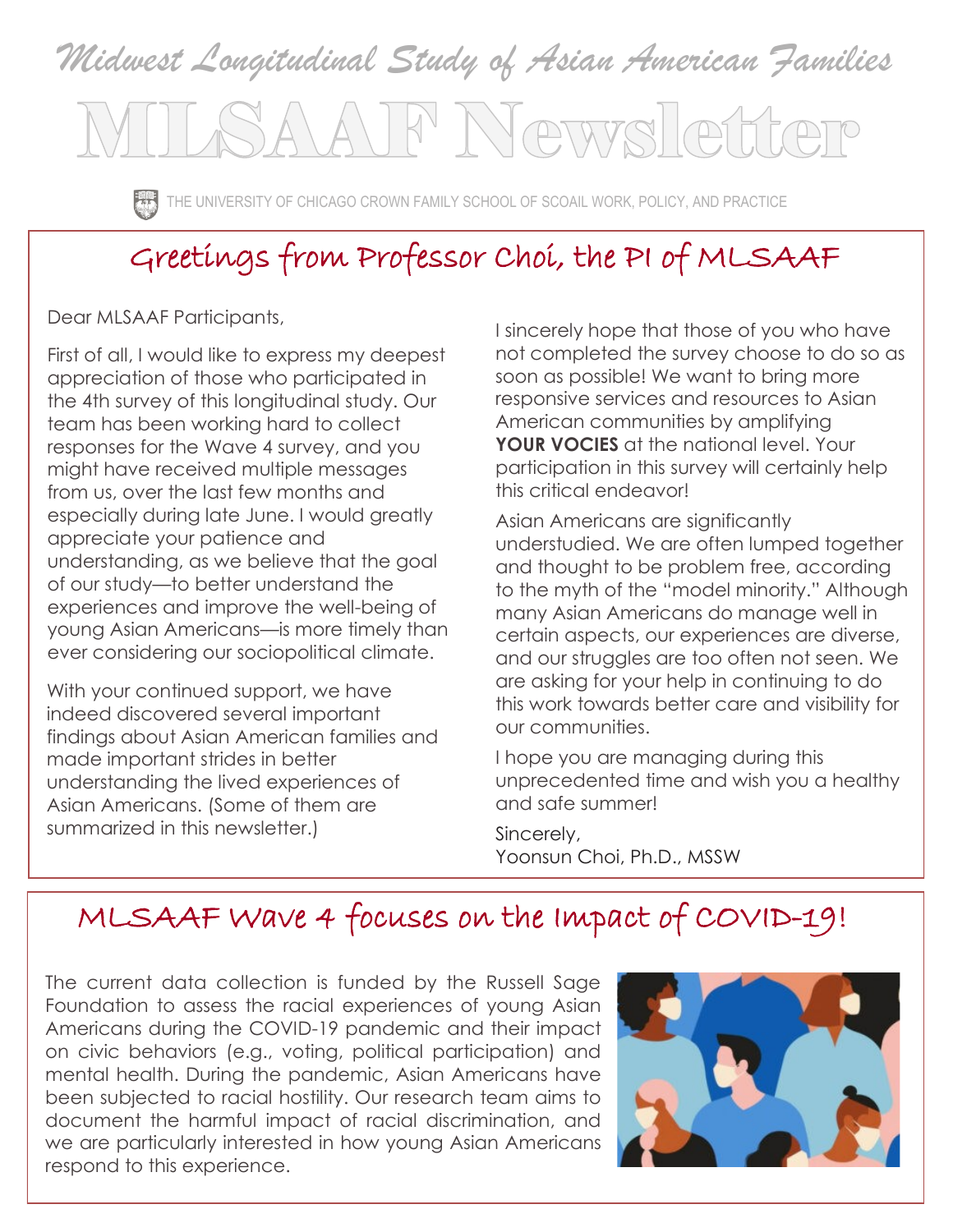## Introducing MLSAAF Staff!

#### **Meet Ahyeon Cho**



Ahyeon Cho is the Project Manager of the 2021 MLSAAF project. After Covid-19, the rise of Asian American hate crimes has made her more committed to research how such changes impacted Asian Americans regarding their racial experiences and their mental health. She believes that it is important to make Asian Americans voices heard by creating representations of Asian American experiences accessible, which is what the MLSAAF survey aims to do. When she is not contacting participants, she spends most of her pastime in the world of Animal Crossing.



#### **Meet Bryan Gu**

Bryan is an undergraduate research assistant with the 2021 MLSAAF project. Through his work with MLSAAF, he hopes to better understand the various environmental and cultural factors which underlie mental health outcomes in Asian American young adults, Ultimately he seeks to work towards new interventions that can help to address issues of stigma and internalized trauma within the larger Asian American community.



#### **Meet Eunkyung Choo**

Eunkyung Choo has been with the MLSAAF team since 2014. She was an interviewer in Waves 1 & 2 and maintains good relationships with many parents who participated in our past survey. She is truly one of our most valuable team members since she knows the history of MLSAAF and plays a central role in bridging gaps between newly joining staff with the participants.

#### **Meet Michelle Gan**



Michelle Gan joined MLSAAF in 2016, when she was a student at the University of Chicago. She studied Public Policy with a concentration in International Development. Since graduating, she has worked as a public sector consultant for state and local government agencies. Michelle also organizes and volunteers with various grassroots campaigns centered on economic and racial justice. She will follow up with many of the participants who have not completed the survey and encourage them to participate.



#### **Meet Hye-Min Jung**

Hye-Min Jung has been a Research Assistant with MLSAAF since 2021. She graduated from the University of Chicago Harris School of Public Policy in 2020. As a recent immigrant, she wants to find better ways to support the well-being of Asian American young adults.



#### **Meet Soo Young Lee**

Soo Young has been a Research Assistant with MLSAAF since 2018. She is a social work doctoral student at the University of Chicago, and is interested in exploring the intersections of storytelling, identity, critical consciousness, and wellbeing among young Asian Americans.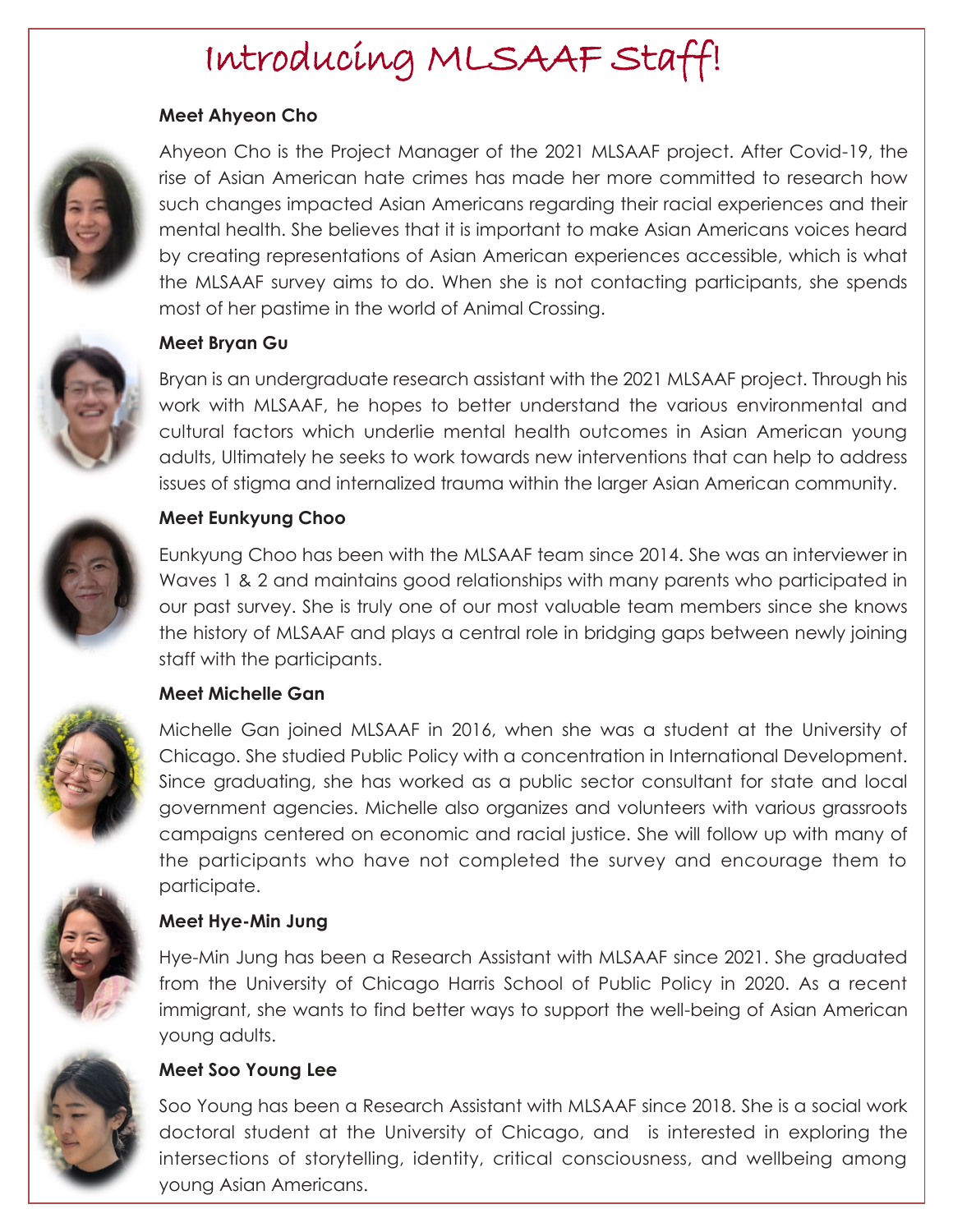### Wave 4 updates

Here are our most recent study results! When we first started our study in 2014 (Wave 1), the MLSAAF youth participants were 15 years old on average. Now in 2021 (Wave 4), our participants are 21 years old on average, finishing up high school, continuing onto higher education, and a good proportion of them are working.







Nearly 95% have graduated high school,



82% are in higher

education,



relationship,







44% in a romantic 62% employed,

70% currently lives with parents.

Unfortunately, we have found, among the MLSAAF participants, an upward trend in mental health struggles during the transition from adolescence to adulthood among Asian Americans, and this upward trend has continued. For example, suicidal ideation substantially increased from 9.67% in 2014 (Wave 1) to 16% in 2018 (Wave 3). In the 2021 (Wave 4) data that we have collected so far, over 17% of the participants have reported suicidal thoughts.

# Important Study Findings about Asian American Families

#### **A unique blend of cultures:**

The MLSAAF has discovered that Filipino and Korean American family processes each acculturate to the mainstream culture while modifying traditional elements in a unique process that is neither stereotypically Western nor Asian.

*For both groups,* core traditional cultural values such as familism (i.e., respect for adults, family obligation, and sacrifice for the family) endure despite significant signs of acculturation.

*Filipino American families* seem to demonstrate greater acculturation than Korean American families (e.g., more English speaking), yet express more traditional aspects of familism and go to greater lengths to reinforce them in their children.

*Within Korean American families,* core values of familism are palpable among first-generation immigrant parents but also persevere among second-generation youth, even when parents do not explicitly instill such values.

The results highlight that the characteristics of presumed collectivist cultures in America are highly variable and that Western parenting theories do not necessarily align with Asian American parenting practices. We also found that some traditional parenting practices (e.g., psychological control, parental self-worth based on child's performance, and gendered norms) predict more parent-child conflict and mental distress. Parents should be guided to modify these practices.